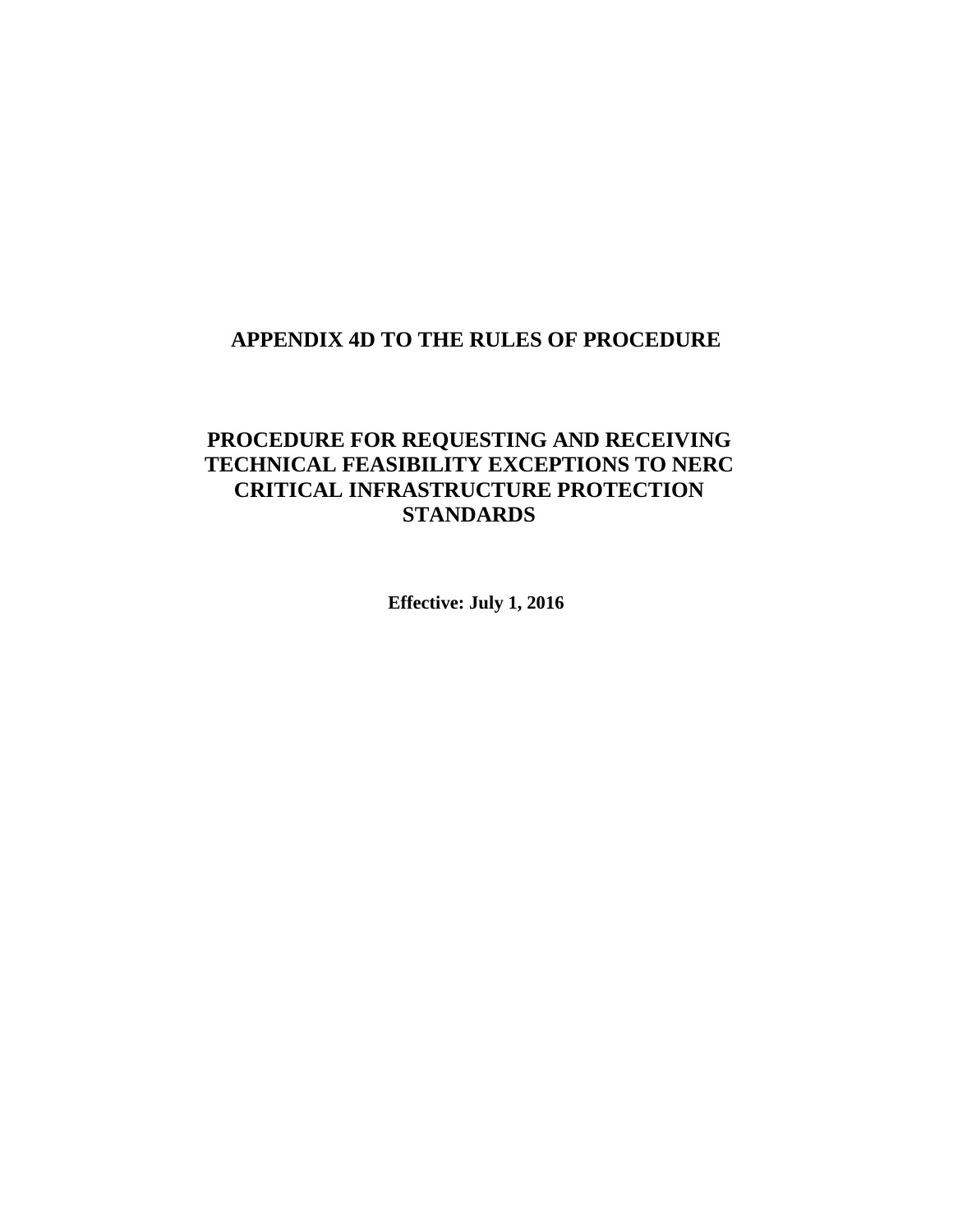## **TABLE OF CONTENTS**

| 1.0                                                                                                                                                                                    |
|----------------------------------------------------------------------------------------------------------------------------------------------------------------------------------------|
| 1.1.                                                                                                                                                                                   |
| 1.2.                                                                                                                                                                                   |
| 1.3.                                                                                                                                                                                   |
| 1.4                                                                                                                                                                                    |
| 2.0.                                                                                                                                                                                   |
| 3.0.                                                                                                                                                                                   |
| FORM, CONTENTS AND SUBMISSION OF A TFE REQUEST OR MATERIAL<br>4.0.                                                                                                                     |
| 4.1.                                                                                                                                                                                   |
| 4.2.                                                                                                                                                                                   |
| $[Deleted] \dots 5$<br>4.3.                                                                                                                                                            |
| Access to Confidential Information, Classified National Security Information, NRC<br>4.4<br>Safeguards Information, and Protected FOIA Information Included in Required Information 5  |
| 4.5                                                                                                                                                                                    |
| REVIEW AND APPROVAL/DISAPPROVAL OF TFE REQUESTS OR MATERIAL<br>5.0                                                                                                                     |
| 5.1.                                                                                                                                                                                   |
| Review of TFE Request or Material Change Report for Approval or Disapproval 6<br>5.2                                                                                                   |
| 5.3<br>No Findings of Violations or Imposition of Penalties for Violations of an Applicable<br>Requirement for the Period a TFE Request or Material Change Report is Being Reviewed  9 |
| IMPLEMENTATION AND REPORTING BY THE RESPONSIBLE ENTITY<br>6.0<br>PURSUANT TO AN APPROVED TFE OR MATERIAL CHANGE REPORT 10                                                              |
| 7.0                                                                                                                                                                                    |
| COMPLIANCE AUDIT REQUIREMENTS RELATING TO APPROVED TFE 11<br>8.0                                                                                                                       |
| 9.0                                                                                                                                                                                    |
| HEARINGS AND APPEALS PROCESS FOR RESPONSIBLE ENTITY  12<br>10.0                                                                                                                        |
| CONSISTENCY IN APPROVAL AND DISAPPROVAL OF TFE REQUESTS AND<br>11.0                                                                                                                    |
| CONFIDENTIALITY OF TFE REQUESTS, MATERIAL CHANGE REPORTS AND<br>12.0                                                                                                                   |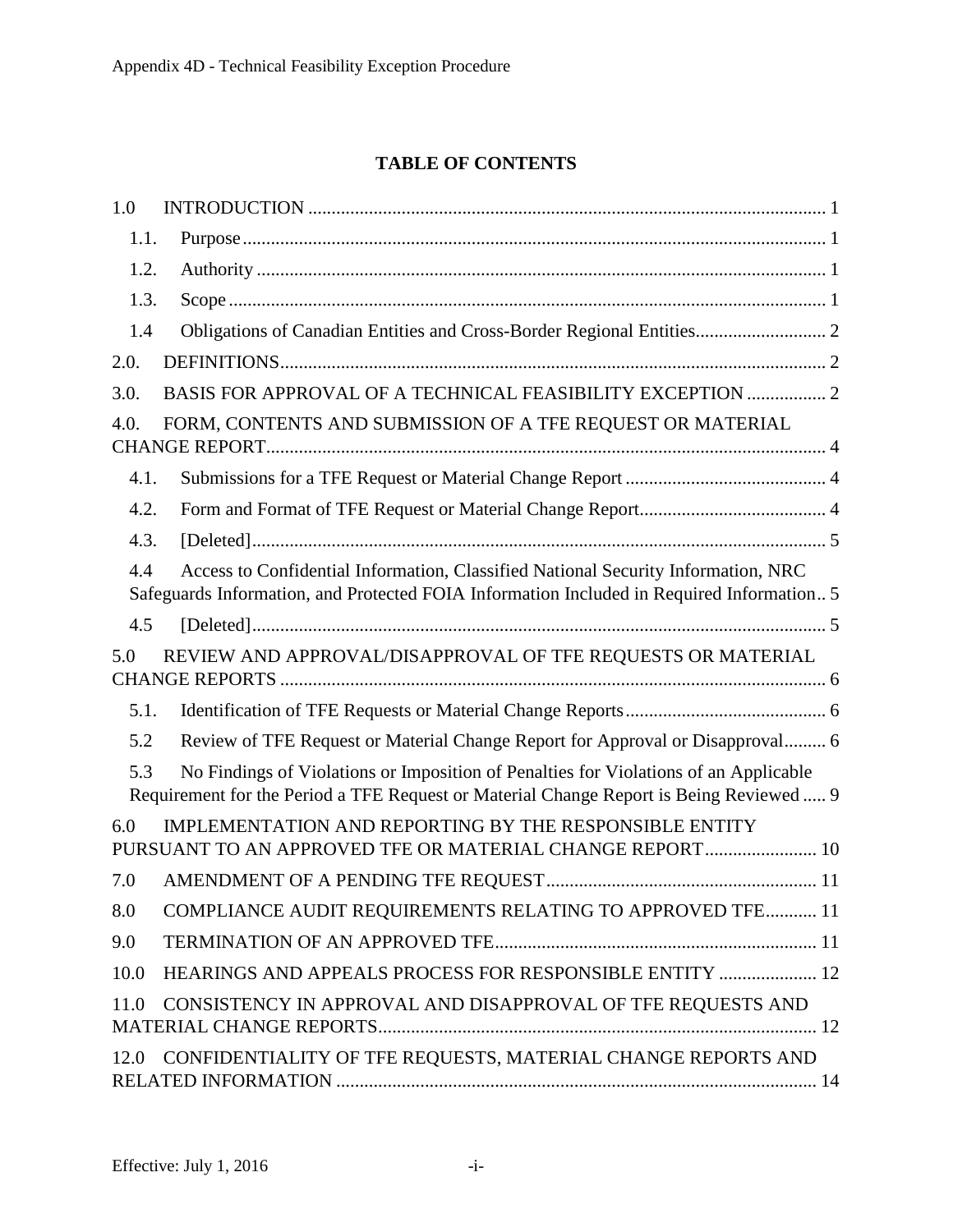|       | 13.0 ANNUAL REPORT TO FERC AND OTHER APPLICABLE GOVERNMENTAL            |  |
|-------|-------------------------------------------------------------------------|--|
|       |                                                                         |  |
|       |                                                                         |  |
|       |                                                                         |  |
|       |                                                                         |  |
| 13.4. |                                                                         |  |
| 13.5. | Responsible Entities Must Cooperate in Preparation of Annual Report  17 |  |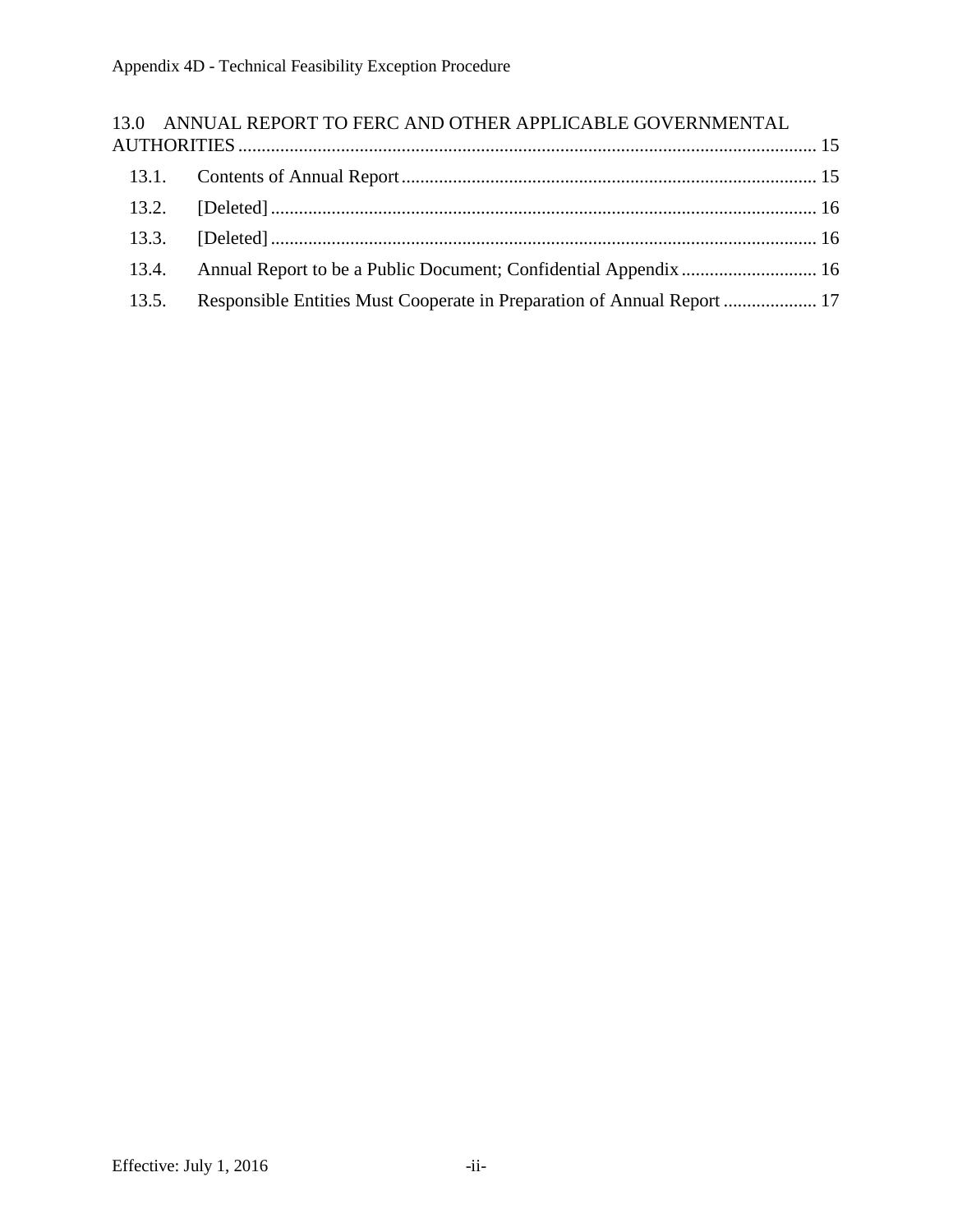#### **PROCEDURE FOR REQUESTING AND RECEIVING TECHNICAL FEASIBILITY EXCEPTION TO NERC CRITICAL INFRASTRUCTURE PROTECTION STANDARDS**

#### <span id="page-3-1"></span><span id="page-3-0"></span>**1.0 INTRODUCTION**

#### **1.1. Purpose**

This Appendix to the Rules of Procedure of the North American Electric Reliability Corporation (NERC) provides the procedure by which a Responsible Entity may request and receive an exception from Strict Compliance with the terms of a Requirement of certain NERC Critical Infrastructure Protection (CIP) Standards on the grounds of technical feasibility or technical limitations. Such an exception is referred to herein as a Technical Feasibility Exception  $(TFE).$ <sup>[1](#page-3-4)</sup>

#### **1.2. Authority**

<span id="page-3-2"></span>This Appendix is a NERC Rule of Procedure and an Electric Reliability Organization rule. This Appendix has been approved by (i) the NERC Board of Trustees and (ii) FERC. Any future revisions to this Appendix must be adopted in accordance with Article XI, section 2 of the NERC *Bylaws* and Section 1400 of the NERC *Rules of Procedure*, including approval by the NERC Board of Trustees and by FERC, in order to become effective.

#### **1.3. Scope**

<span id="page-3-3"></span>This procedure for requesting and obtaining approval of TFEs is applicable only to those Requirements of the CIP Standards that: (i) expressly provide that compliance with the terms of a Requirement or Requirement Part is required where technically feasible; or (ii) FERC has directed that the Requirement or Requirement Part should be subject to this procedure. Requirements or Requirement Parts subject to TFEs are referred to herein as Applicable Requirements. NERC shall maintain a list of Applicable Requirements on its website, which shall be updated if any subsequent modifications to the CIP Standards or a FERC order necessitate changes to the list of Applicable Requirements.<sup>[2](#page-3-5)</sup> Requirements or Requirement Parts of the CIP Standards may become Applicable

<span id="page-3-5"></span><sup>2</sup> In the United States, as of July 1, 2016, the Applicable Requirements are:

- CIP-005-5, Requirement R1, Part 1.4.
- CIP-005-5, Requirement R2, Parts 2.1, 2.2, and 2.3.
- CIP-006-6, Requirement R1, Part 1.3.
- CIP-007-6, Requirement R1, Part 1.1
- CIP-007-6, Requirement R4, Part 4.3;
- CIP-007-6, Requirement R5, Parts 5.1, 5.6, and 5.7.

<span id="page-3-4"></span><sup>&</sup>lt;sup>1</sup> The United States Federal Energy Regulatory Commission (FERC) granted NERC the authority to implement such a procedure in Order No. 706. *Mandatory Reliability Standards for Critical Infrastructure Protection*, Order No. 706 122 FERC ¶ 61,040 at PP 157-222 (2008).  $\overline{a}$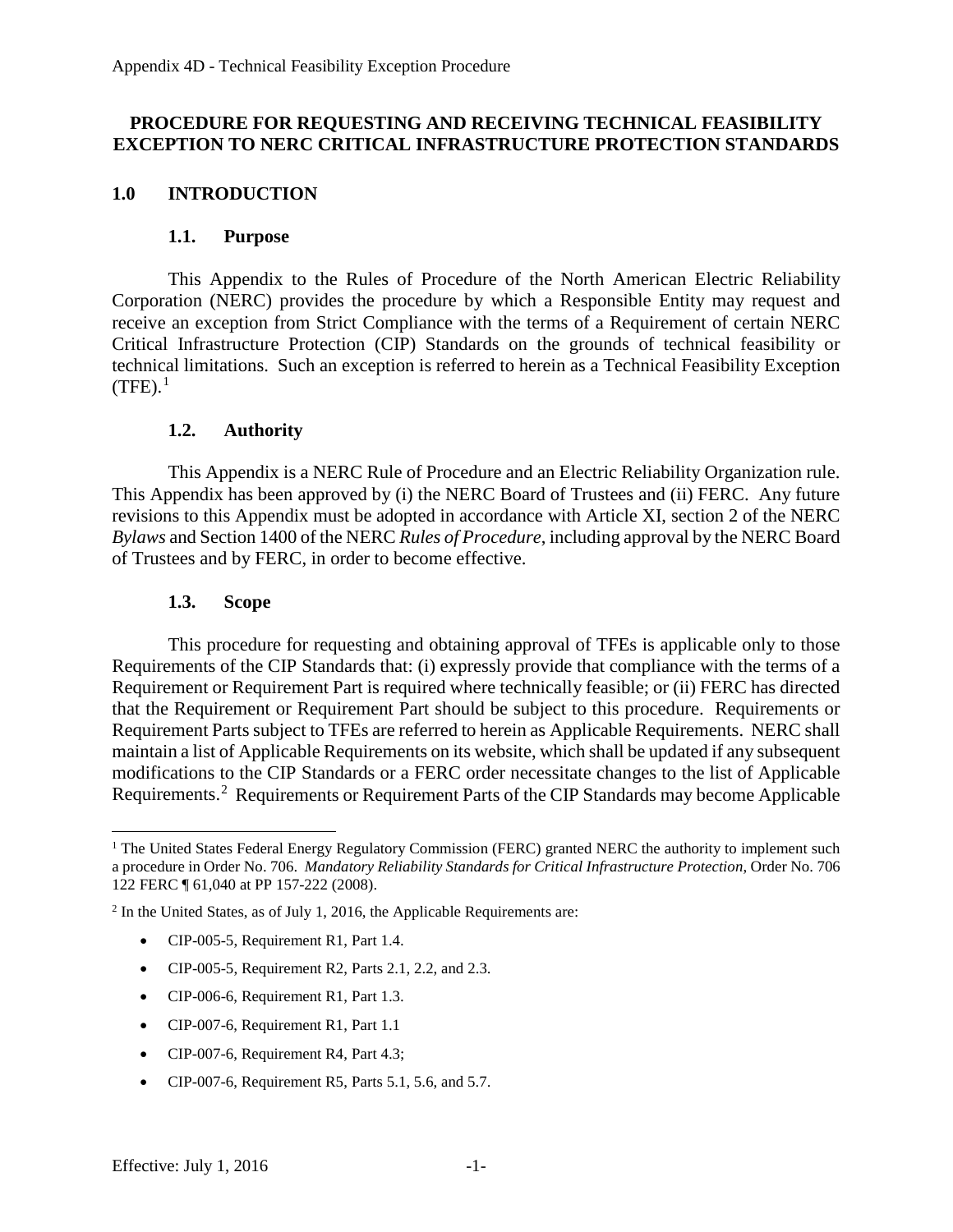Requirements as the result of revisions to the CIP Standards in accordance with the NERC *Bylaws* and *Rules of Procedure*, including Appendix 3A (*Standards Process Manual*), or as a result of a FERC directive.

### **1.4 Obligations of Canadian Entities and Cross-Border Regional Entities**

<span id="page-4-0"></span>A Responsible Entity that is a Canadian Entity seeking a TFE shall work with the Regional Entity, NERC, and Applicable Governmental Authorities, to the extent permitted under Canadian federal or provincial laws, and without being obligated to authorize the disclosure of information prohibited by Canadian federal or provincial law from disclosure to FERC or other Applicable Governmental Authorities in the U.S., to comply with the requirements of this Appendix. A Canadian Entity shall not be required to subject itself to United States federal or state laws not otherwise applicable to the Canadian Entity in order to utilize this Appendix to obtain a TFE. Cross-Border Regional Entities shall implement this TFE Procedure in a manner consistent with their memoranda of understanding with Canadian Entities and Canadian Applicable Governmental Authorities concerning compliance monitoring and enforcement activities in particular provinces.

#### <span id="page-4-1"></span>**2.0. DEFINITIONS**

For purposes of this Appendix, capitalized terms shall have the definitions set forth in Appendix 2 to the Rules of Procedure.

## <span id="page-4-2"></span>**3.0. BASIS FOR APPROVAL OF A TECHNICAL FEASIBILITY EXCEPTION**

**3.1.** A Responsible Entity may request and obtain approval for a TFE on the grounds that Strict Compliance with an Applicable Requirement, evaluated in the context or environment of the Responsible Entity's Covered Asset that is the subject of the TFE Request:

(i) is not technically possible or is precluded by technical limitations; or

(ii) is operationally infeasible or could adversely affect reliability of the Bulk Electric System to an extent that outweighs the reliability benefits of Strict Compliance with the Applicable Requirement; or

(iii) while technically possible and operationally feasible, cannot be achieved by the Responsible Entity's Compliant Date for the Applicable Requirement due to factors such as, for example, scarce technical resources, limitations on the availability of required equipment or components, or the need to construct, install or modify equipment during planned outages; or

(iv) would pose safety risks or issues that, in the determination of the Regional Entity, outweigh the reliability benefits of Strict Compliance with the Applicable Requirement; or

 $\overline{a}$ 

<sup>•</sup> CIP-010-2, Requirement R1, Part 1.5.

<sup>•</sup> CIP-010-2, Requirement R3, Part 3.2.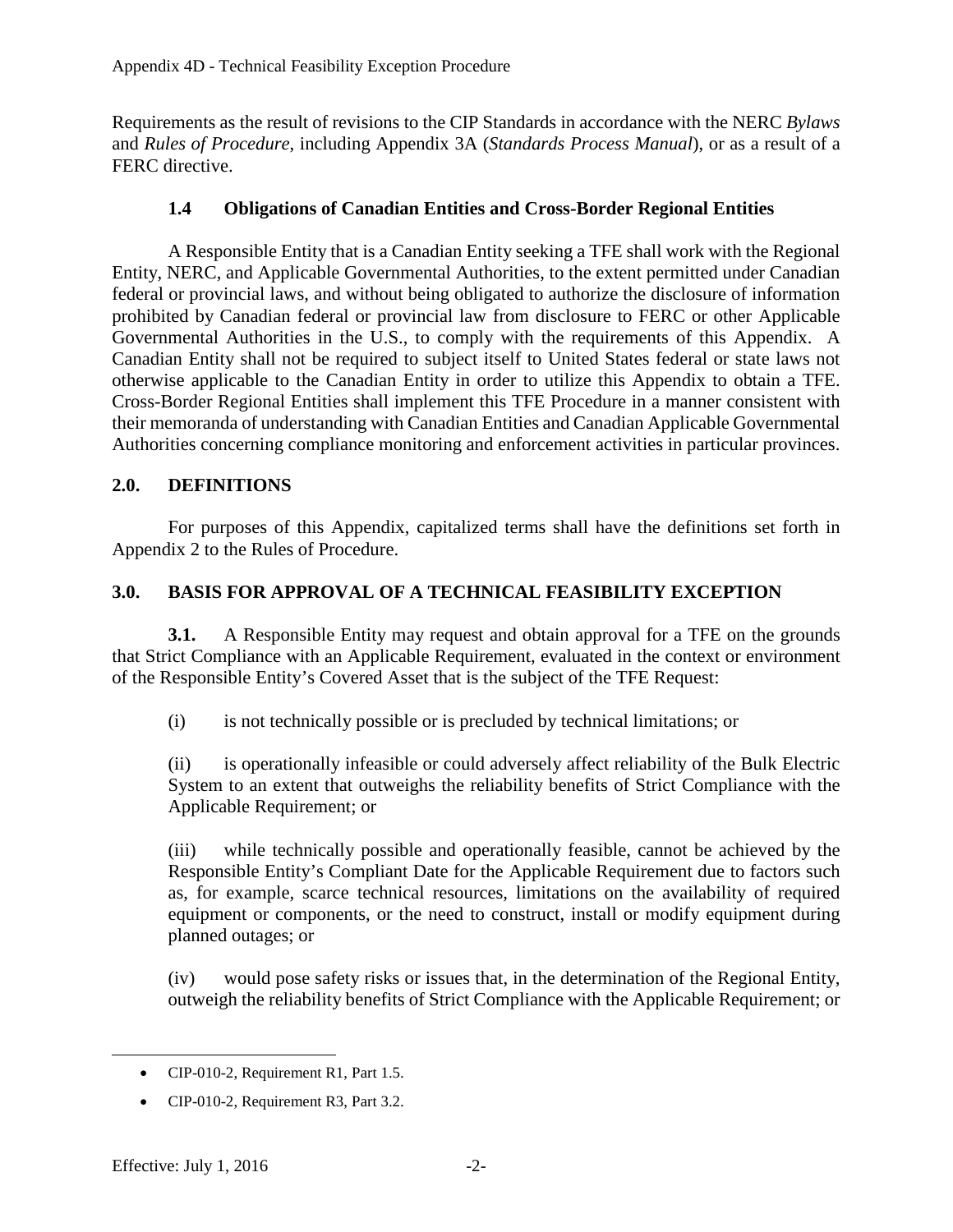(v) would conflict with, or cause the Responsible Entity to be non-compliant with, a separate statutory or regulatory requirement applicable to the Responsible Entity, the Covered Asset or the related Facility that must be complied with and cannot be waived or exempted; or

(vi) would require the incurrence of costs that, in the determination of the Regional Entity, far exceed the benefits to the reliability of the Bulk Electric System of Strict Compliance with the Applicable Requirement, such as requiring the retirement of existing equipment that is not capable of Strict Compliance with the Applicable Requirement but is far from the end of its useful life and replacement with newer-generation equipment that is capable of Strict Compliance, where the incremental risk to the reliable operation of the Covered Asset and to the Reliable Operation of the related Facility and the Bulk Electric System of continuing to operate with the existing equipment is minimal in the determination of the Regional Entity.

**3.2.** A TFE does not relieve the Responsible Entity of its obligation to comply with the Applicable Requirement. Rather, a TFE authorizes an alternative (to Strict Compliance) means of compliance with the Applicable Requirement through the use of compensating measures and/or mitigating measures that achieve at least a comparable level of security for the Bulk Electric System as would Strict Compliance with the Applicable Requirement.

**3.3.** The burden to justify approval of a TFE Request in accordance with the provisions of this Appendix is on the Responsible Entity. It is the responsibility of the Regional Entity, subject to oversight by NERC as provided in this Appendix, to make all determinations as to whether a TFE Request has met the criteria for approval.<sup>[3](#page-5-0)</sup> NERC and the Regional Entities shall carry out the activities described in Section 11.0 of this Appendix to provide consistency in the review and approval or disapproval of TFE Requests across Regional Entities and across TFE Requests.

**3.4.** A TFE Request may be approved without a specified TFE Expiration Date. However, in the event of a Material Change to the facts underlying an approved TFE, the Responsible Entity shall submit a Material Change Report providing continuing justification for the TFE or verifying Strict Compliance with the Applicable Requirement has been achieved.

<span id="page-5-0"></span><sup>&</sup>lt;sup>3</sup> If a Regional Entity that is also Responsible Entity seeks a TFE in its role as a Responsible Entity, the Regional Entity shall submit its TFE Request to, as applicable, NERC or the Regional Entity that has assumed, by agreement approved by NERC and FERC, compliance monitoring and enforcement responsibilities with respect to the first Regional Entity's registered functions, as applicable. In such case NERC or the second Regional Entity, as applicable, will perform the duties and responsibilities of the "Regional Entity" specified in this Appendix.  $\overline{a}$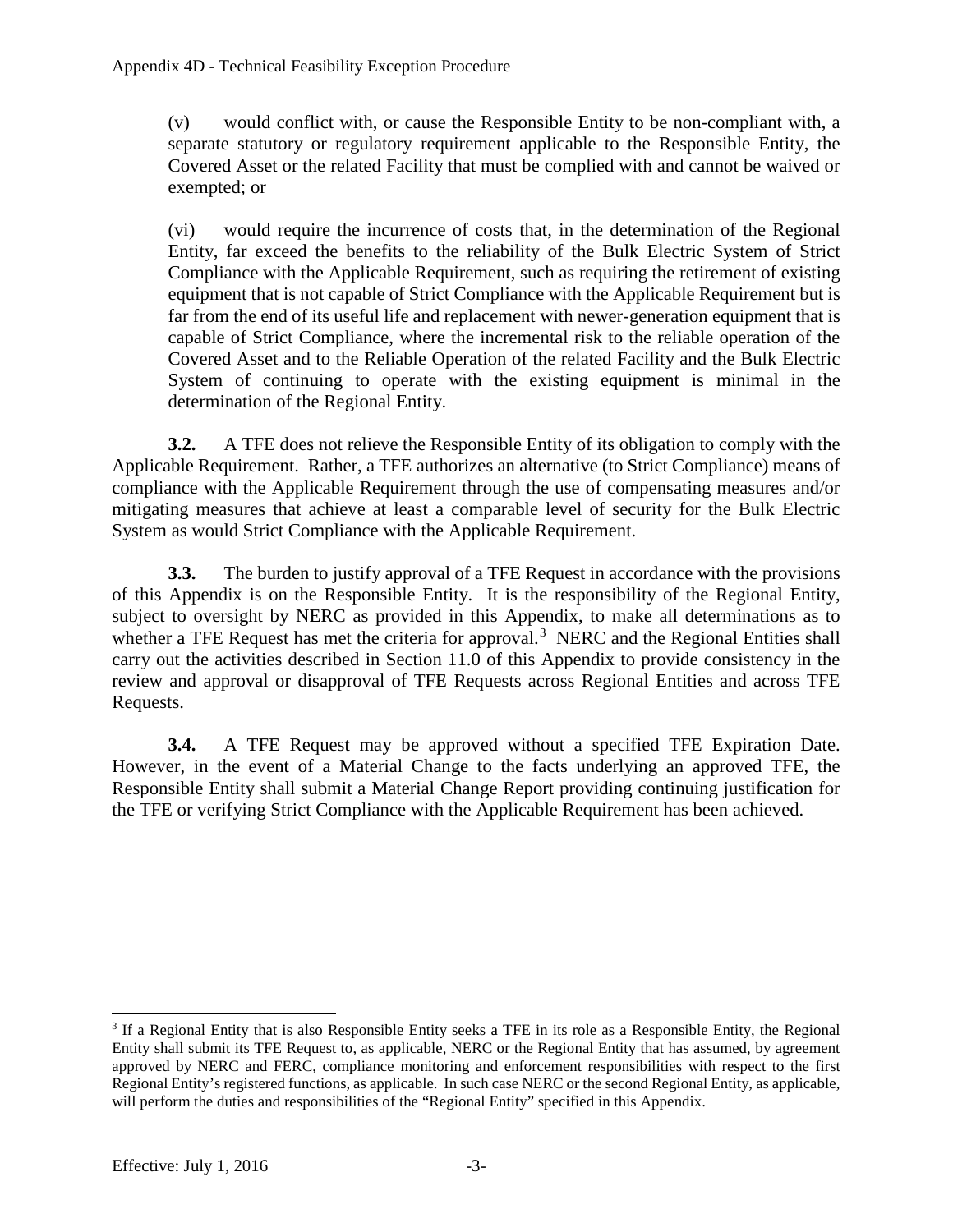#### <span id="page-6-0"></span>**4.0. FORM, CONTENTS AND SUBMISSION OF A TFE REQUEST OR MATERIAL CHANGE REPORT**

#### **4.1. Submissions for a TFE Request or Material Change Report**

<span id="page-6-1"></span>A Responsible Entity may submit a single TFE Request or Material Change Report for a TFE from the same Applicable Requirement for multiple Covered Assets at one or more locations when all of the following criteria are met:

- (i) The Covered Assets are within the purview of the same Regional Entity.
- (ii) The basis for the TFE is the same for all Covered Assets.
- (iii) The Covered Assets will use the same compensating measures and/or mitigating measures.
- (iv) The same proposed TFE Expiration Date applies to all of the Covered Assets listed in the request.

#### **4.2. Form and Format of TFE Request or Material Change Report**

<span id="page-6-2"></span>A TFE Request or a Material Change Report for one or more Covered Assets shall consist of the following Required Information:

- (i) Category (or categories) of Covered Asset(s) (e.g., BES Cyber System, Electronic Access Control or Monitoring System, etc.).
- (ii) Covered Asset ID (assigned by the Responsible Entity).
- (iii) Physical location(s) of Covered Asset(s).
- (iv) Actual or estimated date on which Covered Asset is placed into production.
- (v) Proposed TFE Expiration Date (if any).
- (vi) Actual TFE Expiration Date (if any).
- (vii) CIP Standard.
- (viii) Applicable Requirement.
- (ix) Whether the TFE is also filed with other Regional Entities (if yes, which ones).
- (x) Basis for approval (pursuant to Section 3.0).
- (xi) Compensating and mitigating measures.
- (xii) Date of completion of compensating and mitigating measures (if in progress, estimated completion date and time schedule).
- (xiii) Whether the TFE is related to compliance monitoring and enforcement activity, e.g., self-certification, self-report, audit, etc.
- (xiv) Whether the TFE has been previously approved.
- (xv) TFE I.D., if known.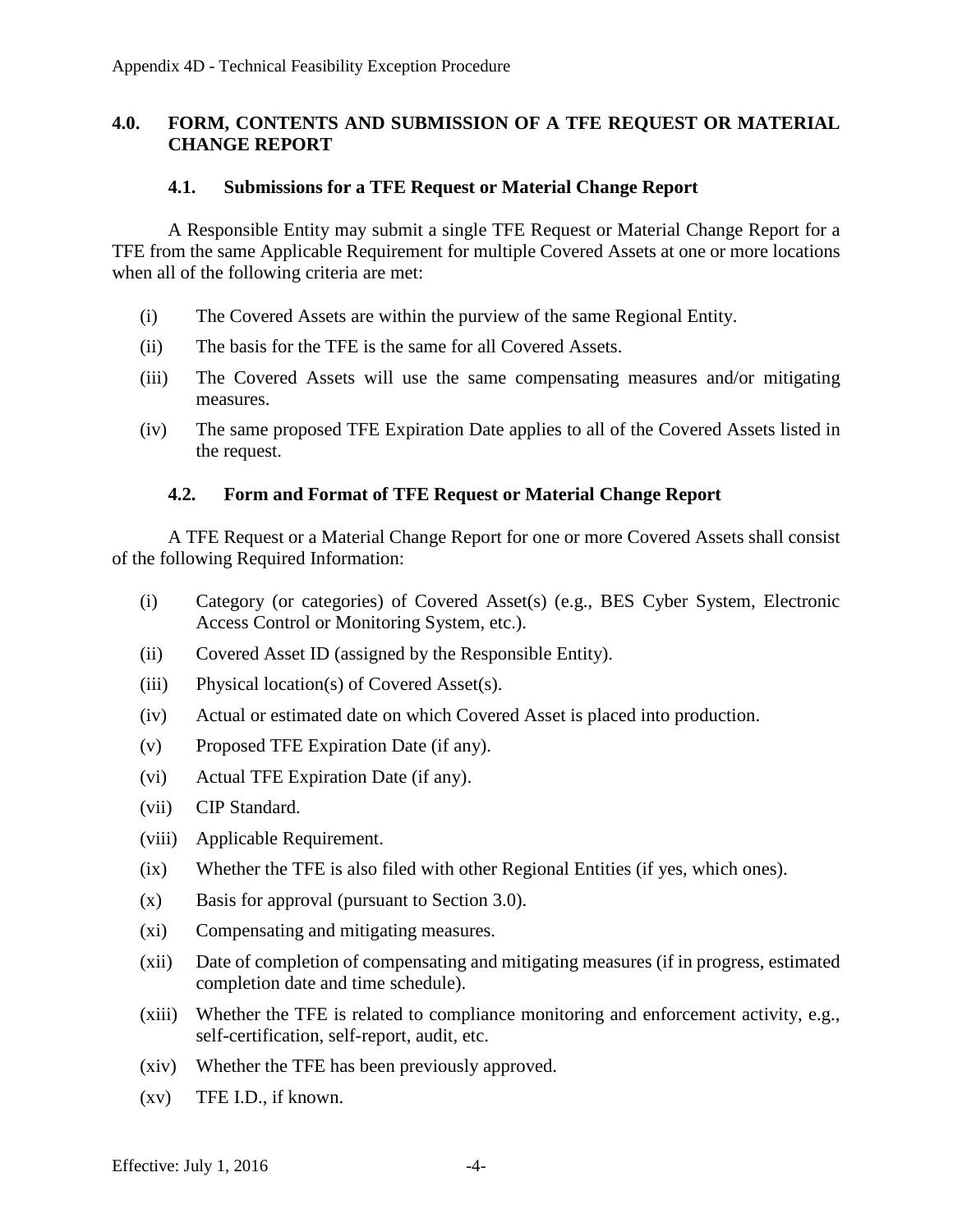(xvi) A statement, signed and dated by the Responsible Entity's CIP Senior Manager or Delegate, that the CIP Senior Manager or Delegate has read the TFE Request or Material Change Report and approved the proposed compensating measures and/or mitigating measures and the implementation plan, and that on behalf of the Responsible Entity that the Responsible Entity believes approval of the TFE Request or Material Change Report is warranted pursuant to the criteria specified in Section 3.1 of this Appendix.

Additional information may be requested by the Regional Entity as necessary or appropriate. At the discretion of the Regional Entity, information may be verified at a subsequent Compliance Audit or Spot Check or other form of monitoring.

Removal of a device from a TFE containing multiple devices of the same category does not require the filing of a Material Change Report. The information can be communicated during the next required submittal associated with the same category.

## <span id="page-7-0"></span>**4.3. [Deleted]**

### <span id="page-7-1"></span>**4.4 Access to Confidential Information, Classified National Security Information, NRC Safeguards Information, and Protected FOIA Information Included in Required Information**

**4.4.1.** Upon reasonable advance notice from a Regional Entity or NERC, and subject to Section 4.4.2, the Responsible Entity must provide the Regional Entity or NERC (i) with access to Confidential Information, Classified National Security Information, NRC Safeguards Information, and Protected FOIA Information included in the TFE Request, and (ii) with access to the Covered Asset(s) and the related Facility(ies) for purposes of making a physical review and inspection.

**4.4.2.** If the Responsible Entity is prohibited by law from disclosing any Confidential Information, Classified National Security Information, NRC Safeguards Information or Protected FOIA Information to any person who is not an Eligible Reviewer (such as, for example, the restriction on access to Classified National Security Information specified in Section 4.1 of Executive Order No. 12958, as amended), then such Confidential Information, Classified National Security Information, NRC Safeguards Information or Protected FOIA Information shall only be reviewed by a representative or representatives of the Regional Entity or NERC (which may include contractors) who are Eligible Reviewers.

**4.4.3.** The Regional Entity or NERC, as applicable, will work cooperatively with the Responsible Entity to access Protected FOIA Information in a way that does not waive or extinguish the exemption of the Protected FOIA Information from disclosure.

## <span id="page-7-2"></span>**4.5 [Deleted]**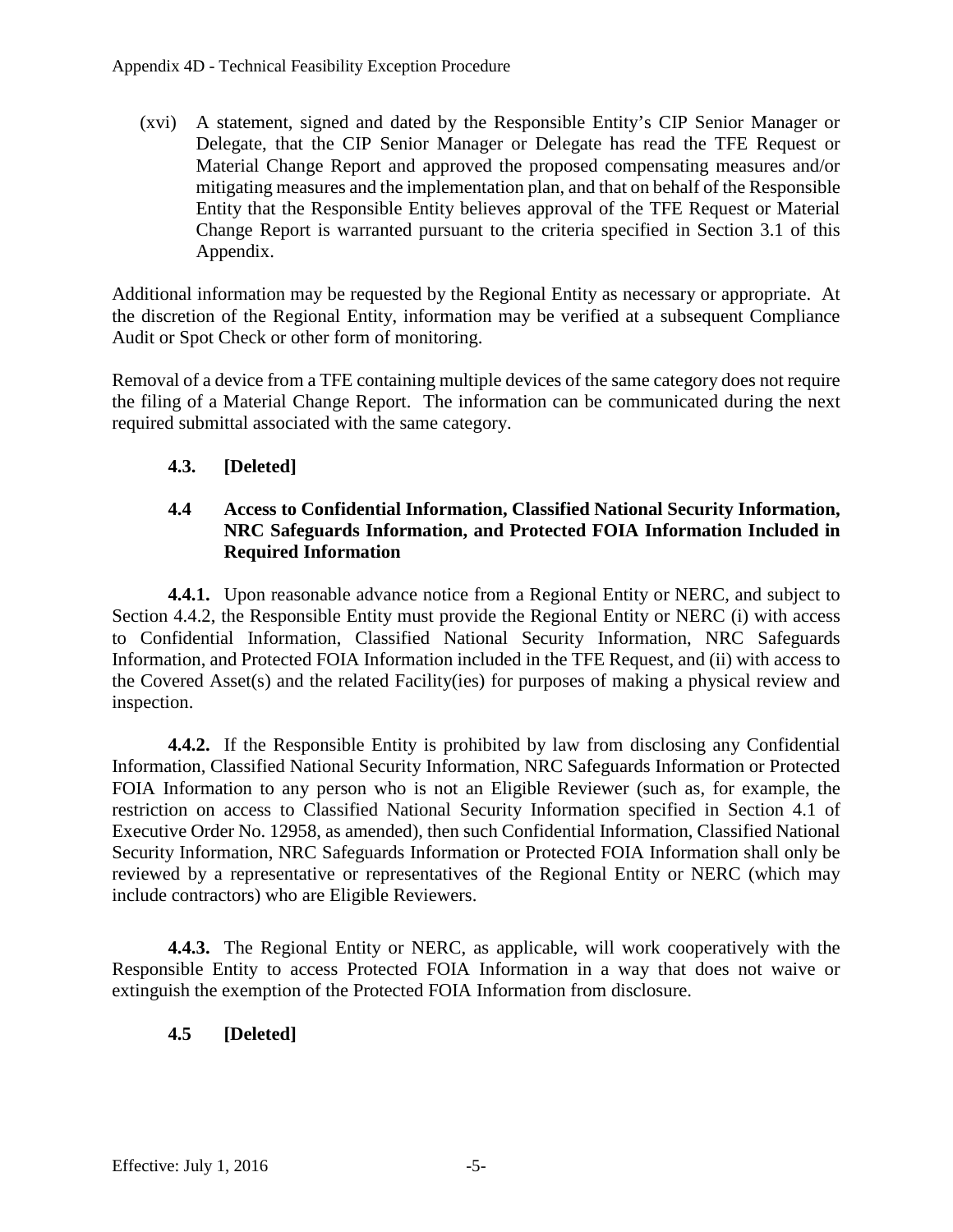#### <span id="page-8-0"></span>**5.0 REVIEW AND APPROVAL/DISAPPROVAL OF TFE REQUESTS OR MATERIAL CHANGE REPORTS**

#### **5.1. Identification of TFE Requests or Material Change Reports**

<span id="page-8-1"></span>**5.1.1.** Upon receipt of a TFE Request or Material Change Report, the Regional Entity (i) will assign a unique identifier to the TFE Request or Material Change Report.

**5.1.2.** The unique identifier assigned to the TFE Request or Material Change Report will be in the form of XXXX-YYY-TFEZZZZZ, where "XXXX" is the year in which the TFE Request is received by the Regional Entity (*e.g.*, "2009"); "YYY" is the acronym for the Regional Entity within whose Region the Covered Asset is located;<sup>[4](#page-8-3)</sup> and "ZZZZZ" is the sequential number of the TFE Requests received by the Regional Entity in that year. In the case of a Material Change Report, "-AZ" will be added to the end of the identifier, where "Z" is the sequential number of the Material Change Report to the TFE.

### <span id="page-8-2"></span>**5.2 Review of TFE Request or Material Change Report for Approval or Disapproval**

**5.2.1** The Regional Entity shall review a TFE Request or Material Change Report to determine if it should be approved in accordance with Section 3.1 of this Appendix, or disapproved. As part of its review, the Regional Entity may request access to and review the Required Information, including any Confidential Information, Classified National Security Information, NRC Safeguards Information, and Protected FOIA Information that is necessary to support the TFE Request; may conduct one or more physical inspections of the Covered Asset(s) and the related Facility(ies); may request additional information from the Responsible Entity; and may engage in discussions with the Responsible Entity concerning possible revisions to the TFE Request or Material Change Report.

**5.2.2.** The Regional Entity shall complete its review of the TFE Request or Material Change Report and make its determination of whether the TFE Request or Material Change Report is approved or disapproved, and issue a notice (in accordance with Sections 5.2.4 or 5.2.5) stating the TFE Request is approved or disapproved, within 60 days after receipt of the TFE Request. In addition, the Regional Entity may extend the 60-day time period for individual TFE Requests or Material Change Reports by issuing a notice to the Responsible Entity, stating the revised date by which the Regional Entity will issue its notice approving or disapproving the TFE Request or Material Change Report.

**5.2.3.** The Regional Entity may approve or disapprove the TFE Request or Material Change Report in whole or in part, even if the TFE Request or Material Change Report is for two or more Covered Assets subject to the same Applicable Requirement.

<span id="page-8-3"></span><sup>&</sup>lt;sup>4</sup> The acronyms to be used are: FRCC (Florida Reliability Coordinating Council); MRO (Midwest Reliability Organization); NPCC (Northeast Power Coordinating Council); RF (ReliabilityFirst Corporation); SERC (SERC Reliability Corporation); SPP (Southwest Power Pool Regional Entity); TRE (Texas Reliability Entity); and WECC (Western Electricity Coordinating Council).  $\overline{a}$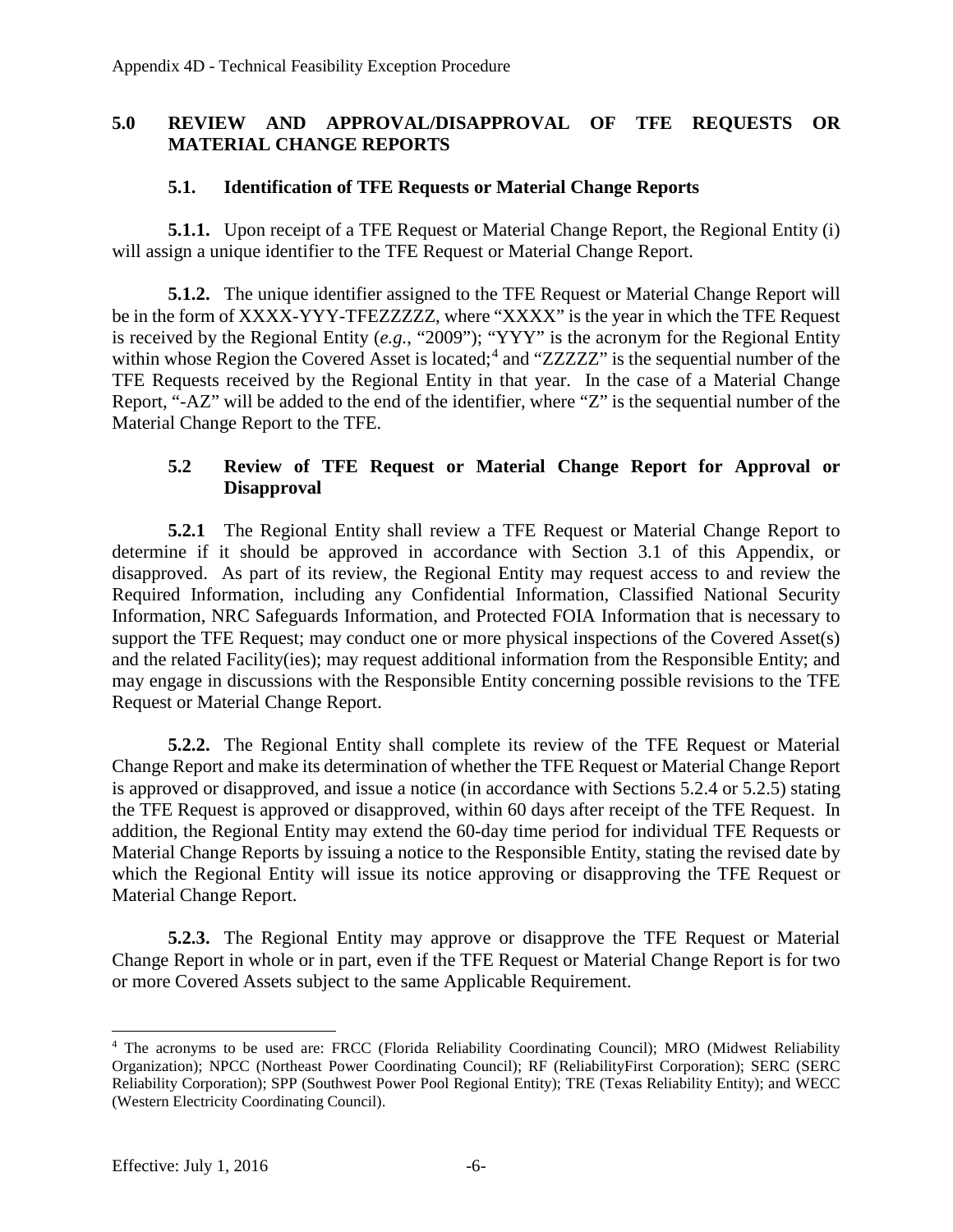**5.2.4.** If the Regional Entity approves the TFE Request or Material Change Report, the Regional Entity shall issue a notice to the Responsible Entity, stating that the TFE Request or Material Change Report is approved.

**5.2.5.** If the Regional Entity disapproves the TFE Request or Material Change Report, the Regional Entity shall issue a notice to the Responsible Entity stating that the TFE Request or Material Change Report is disapproved and stating the reasons for the disapproval. In its notice disapproving a TFE Request, the Regional Entity may also, but is not required to, state any revisions to the TFE Request the Regional Entity has identified, based on its review of the TFE Request, that if made by the Responsible Entity would result in approval of the TFE Request. Such revisions may include, but are not limited to, changes to the Responsible Entity's proposed (i) compensating measures and/or mitigating measures, (ii) implementation schedules, or (iii) TFE Expiration Date.

**5.2.6.** A notice disapproving a TFE Request or Material Change Report shall state a TFE Termination Date, which shall be no less than sixty-one (61) calendar days and no more than ninety-one (91) calendar days after the date of issuance of the notice, unless the Regional Entity determines there are exceptional circumstances that justify a later TFE Termination Date. If the Regional Entity determines the TFE Termination Date should be more than ninety-one (91) calendar days after the date of issuance of the notice due to exceptional circumstances, the Regional Entity shall include a detailed statement of the exceptional circumstances in the notice. Following the TFE Termination Date, the Responsible Entity is subject to issuance of a Notice of Alleged Violation by the Regional Entity with respect to the Applicable Requirement that was the subject of the disapproved TFE Request or Material Change Report, unless the Responsible Entity has achieved Strict Compliance with the Applicable Requirement. Provided, that if the TFE Termination Date occurs prior to the Responsible Entity's Compliant Date for the Applicable Requirement, then the Responsible Entity is not subject to issuance of a Notice of Alleged Violation until the Compliant Date. A Notice of Alleged Violation issued with respect to the Applicable Requirement shall be processed in accordance with Sections 5.0, 6.0 and 7.0 of the CMEP.

**5.2.7** If a Regional Entity processes a TFE Request or Material Change Report within the required timeframe and with no exceptional circumstances (as described below), the Regional Entity will retain the associated records and make them available upon request by NERC. The information that the Regional Entity will make available includes information that pertains to the basis on which the Regional Entity approved or disapproved a TFE Request or Material Change Report. If the Regional Entity has disapproved a TFE Request or Material Change Report and determined there were exceptional circumstances justifying a TFE Termination Date more than ninety-one (91) days after the date of issuance of the notice, the Regional Entity shall send a copy of that notice to NERC, to include a description of such exceptional circumstances.

**5.2.8** A Responsible Entity may submit to NERC information that the Responsible Entity believes demonstrates that the approval or disapproval by a Regional Entity of a TFE Request or Material Change Report submitted by the Responsible Entity constitutes an inconsistent application of the criteria specified in Section 3.1 as compared to other determinations of TFE Requests or Material Change Reports made by the same Regional Entity or another Regional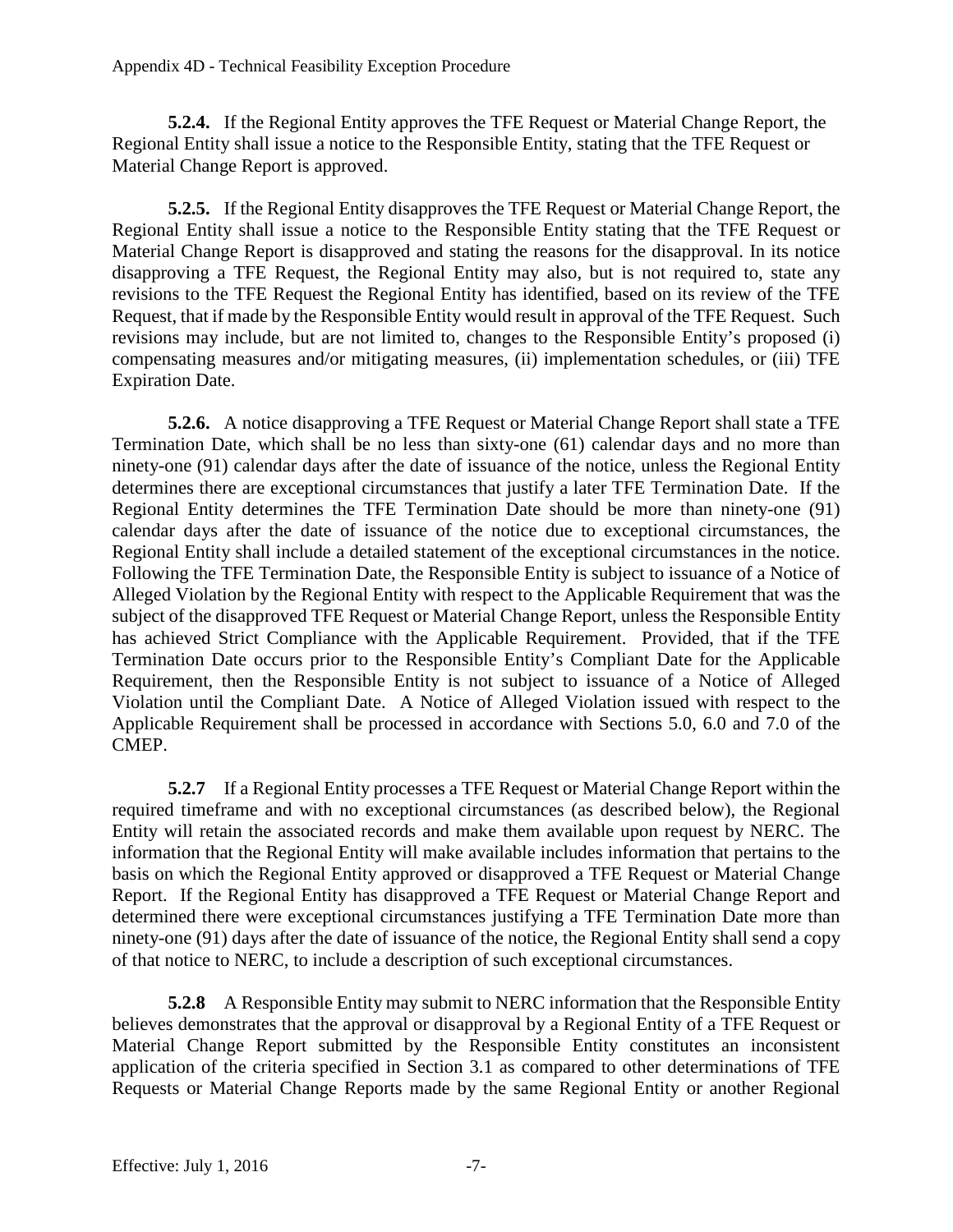Entity for the same type of Covered Assets. The Responsible Entity may ask that NERC request the Regional Entity to reconsider its approval or disapproval of the TFE Request or Material Change Report. A Responsible Entity's submission to NERC under this Section 5.2.8 shall be in writing and shall set forth (i) the TFE Request or Material Change Report for which the Responsible Entity received a determination that the Responsible Entity believes represents an inconsistent application of the criteria specified in Section 3.1 (using the identifier assigned to the TFE Request or Material Change Report pursuant to Section 5.1.2), (ii) a copy of the Regional Entity's notice of approval or disapproval of the TFE Request or Material Change Report, and (iii) a description of the inconsistency in determinations that the Responsible Entity believes has occurred, including specific reference(s) to any other determinations of TFE Requests or Material Change Reports for the same type of Covered Assets that the Responsible Entity believes constitutes inconsistent application of the criteria specified in Section 3.1. The Responsible Entity's submission shall provide a clear and compelling demonstration that inconsistent applications of the criteria specified in Section 3.1 have occurred in the determinations of two or more TFE Requests or Material Change Reports for the same type of Covered Assets made by the same Regional Entity or two or more Regional Entities. NERC will provide a copy of the Responsible Entity's submission to the Regional Entity that approved or disapproved the TFE Request or Material Change Report that is the subject of the submission. NERC will review the Responsible Entity's submission and the reports requested from the Regional Entity or Regional Entities pursuant to Section 5.2.7 with respect to the TFE Requests or Material Change Reports that are the subject of the Responsible Entity's submission, and may decide, in accordance with Section 5.2.9, to request the Regional Entity to reconsider its determination. NERC will send a written notice to the Responsible Entity stating that NERC has determined to request reconsideration by the Regional Entity or has determined not to request reconsideration by the Regional Entity, as applicable.

**5.2.9** NERC may request the Regional Entity to reconsider the approval or disapproval of a TFE Request or Material Change Report solely on the grounds that the approval or disapproval would result in inconsistent application of the criteria specified in Section 3.1 as compared to determinations made on TFE Requests or Material Change Reports for the same type of Covered Assets by the same Regional Entity or a different Regional Entity. Requests for reconsideration on any other grounds are not allowed. A request for reconsideration shall be submitted in writing to the Regional Entity and shall set forth (i) the TFE Request or Material Change Report that is the subject of the request for reconsideration (using the identifier assigned to the TFE Request or Material Change Report pursuant to Section 5.1.2), (ii) a copy of the Regional Entity's notice of approval or disapproval of the TFE Request or Material Change Report, and (iii) a description of the inconsistency in determinations on which NERC relies as the basis for the request for reconsideration, including specific reference(s) to other determinations of TFE Requests or Material Change Reports for the same type of Covered Asset that NERC believes constitutes inconsistent application of the criteria specified in Section 3.1. The Regional Entity shall consider the request for reconsideration and shall issue a notice to NERC and the affected Responsible Entity(ies) approving, disapproving or rejecting the TFE Request or Material Change Report in accordance with Section 5.2.4, Section 5.2.5, Section 5.2.6 and/or Section 9.2, as applicable, within one hundred twenty (120) days following receipt of the request for reconsideration. A determination on a request for reconsideration approving or disapproving a TFE Request or Material Change Report shall be effective prospectively only, from its TFE Termination Date,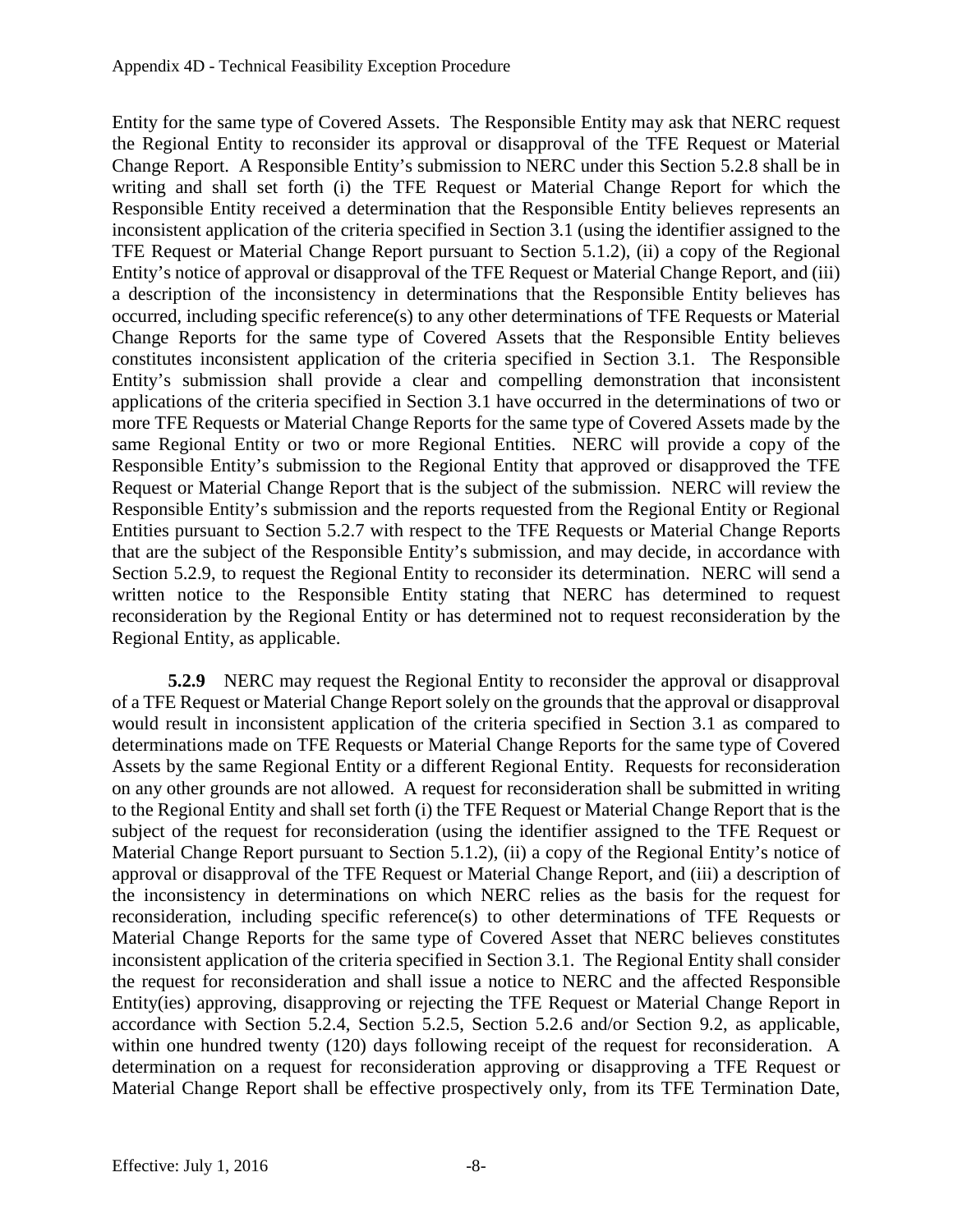provided, that if a Regional Entity receives a request for reconsideration of the disapproval of a TFE Request or Material Change Report prior to the TFE Termination Date of the notice of disapproval, the Regional Entity shall issue a notice to the affected Responsible Entity pursuant to Section 5.2.6, as applicable, suspending the TFE Termination Date pending determination of the request for reconsideration.

### <span id="page-11-0"></span>**5.3 No Findings of Violations or Imposition of Penalties for Violations of an Applicable Requirement for the Period a TFE Request or Material Change Report is Being Reviewed**

The Responsible Entity shall not be subject to imposition of any findings of violations, or imposition of Penalties or sanctions for violations, for failure to be in Strict Compliance with an Applicable Requirement that is the subject of a TFE Request or Material Change Report, for the period from:

(i) the date that is sixty (60) calendar days after submission of the TFE Request or Material Change Report,

to:

(ii) (A) the date of the Regional Entity's notice that the TFE Request or Material Change Report is approved, or (B) the TFE Termination Date of the Regional Entity's notice that the TFE Request or Material Change Report is disapproved, whichever is applicable.

Provided, that:

- (1) while a TFE Request or Material Change Report is undergoing review, the Regional Entity shall not issue a Notice of Alleged Violation to the Responsible Entity for being noncompliant with the Applicable Requirement that is the subject of the TFE Request or Material Change Report during the period on and after the TFE Request or Material Change Report was submitted;
- (2) if the TFE Request or Material Change Report is approved, the Responsible Entity shall not be subject to imposition of any findings of violations, or imposition of Penalties or sanctions for violations, for failure to be in Strict Compliance with an Applicable Requirement that is the subject of the TFE Request or Material Change Report, during the period from submission of the TFE Request to the date of the Regional Entity's notice that the TFE Request or Material Change Report is approved; and
- (3) if the TFE Request or Material Change Report is disapproved, and is found by the Regional Entity, NERC or FERC to have been fraudulent or submitted not in good faith, the provisions of this Section 5.3 shall not apply, the Responsible Entity shall be subject to imposition of findings of violations and imposition of Penalties or sanctions for violations, for failure be in Strict Compliance with the Applicable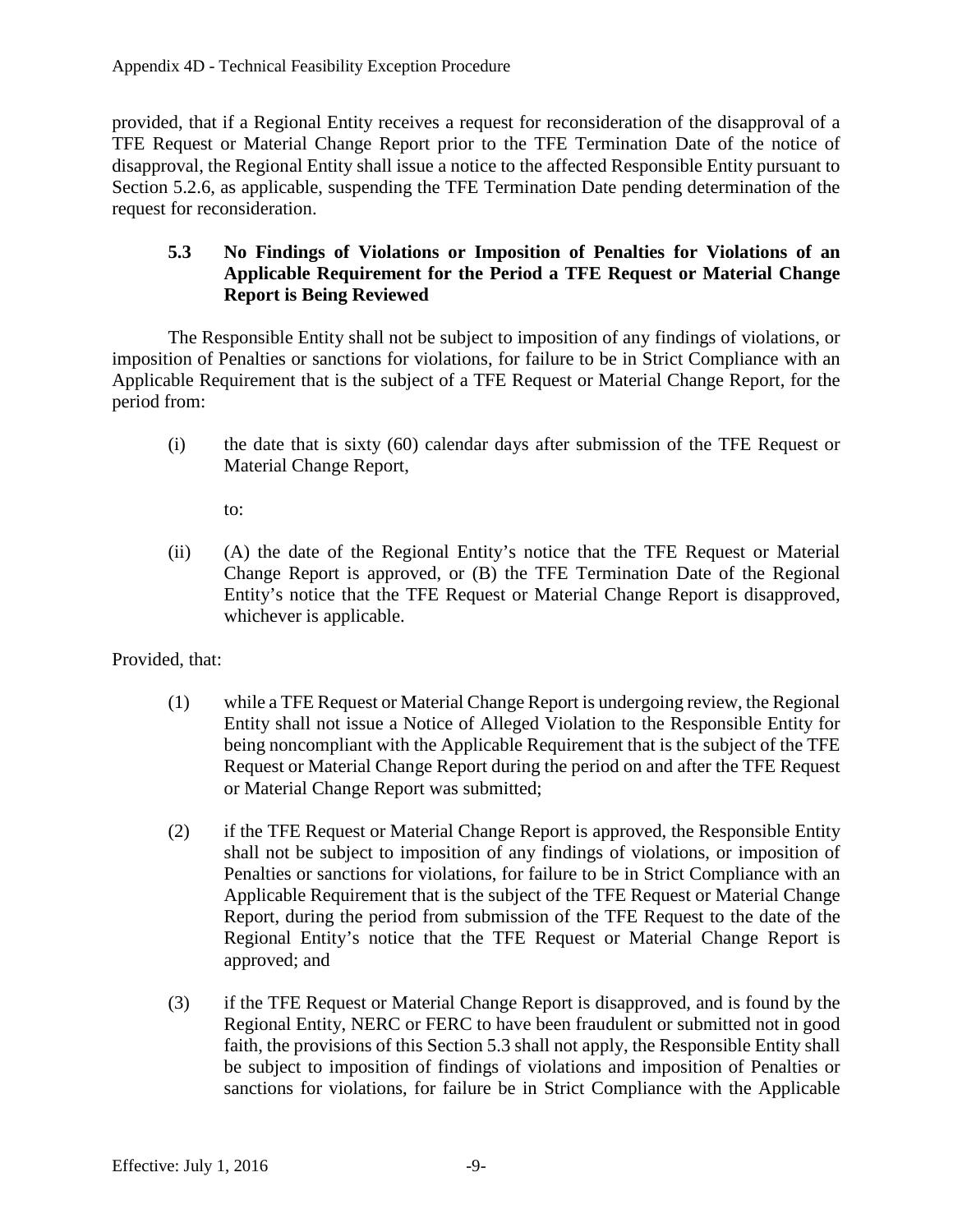Requirement that was the subject of the TFE Request or Material Change Report, for the entire period subsequent to the date the TFE Request or Material Change Report was submitted, and the Responsible Entity's fraudulent or not-in-good-faith submission of the TFE Request or Material Change Report shall be an aggravating factor in determining the amounts of Penalties or sanctions to be imposed on the Responsible Entity for such violations.

### <span id="page-12-0"></span>**6.0 IMPLEMENTATION AND REPORTING BY THE RESPONSIBLE ENTITY PURSUANT TO AN APPROVED TFE OR MATERIAL CHANGE REPORT**

**6.1.** The Responsible Entity will be required to implement compensating measures and/or mitigating measures as described, and in accordance with the time schedule(s) set forth, in the approved TFE.

**6.2.** In the event the TFE has been approved with a TFE Expiration Date, the Responsible Entity will be required to implement steps, or conduct research and analysis, towards achieving Strict Compliance with the Applicable Requirements and eliminating the TFE, as described, and in accordance with the time schedule set forth, in the approved TFE.

## **6.3. [Deleted]**

## **6.4. [Deleted]**

**6.5.** If there is a Material Change in the facts underlying approval of the TFE, the Responsible Entity shall submit a Material Change Report to the Regional Entity, within sixty (60) calendar days of identification or discovery of the Material Change, supporting the continuing need and justification for the approved TFE or verifying that the Responsible Entity has achieved Strict Compliance with the Applicable Requirement pursuant to Section 4.0. The Regional Entity may extend the period for submittal of the Material Change Report upon request and with good cause shown.

## **6.6. [Deleted]**

## **6.7. [Deleted]**

**6.8.** If a Responsible Entity fails to implement or maintain a compensating measure or mitigating measure or fails to conduct research or analysis towards achieving Strict Compliance, in accordance with the approved TFE; or fails to submit one or more reports by the required submission date, the Responsible Entity (i) is required to file a Self-Report in accordance with Section 3.5 of the CMEP, and (ii) will be subject to issuance of a Notice of Alleged Violation for noncompliance with the Applicable Requirement that is the subject of the approved TFE. Any such Notice of Alleged Violation shall be processed in accordance with Sections 5.0, 6.0 and 7.0 of the CMEP.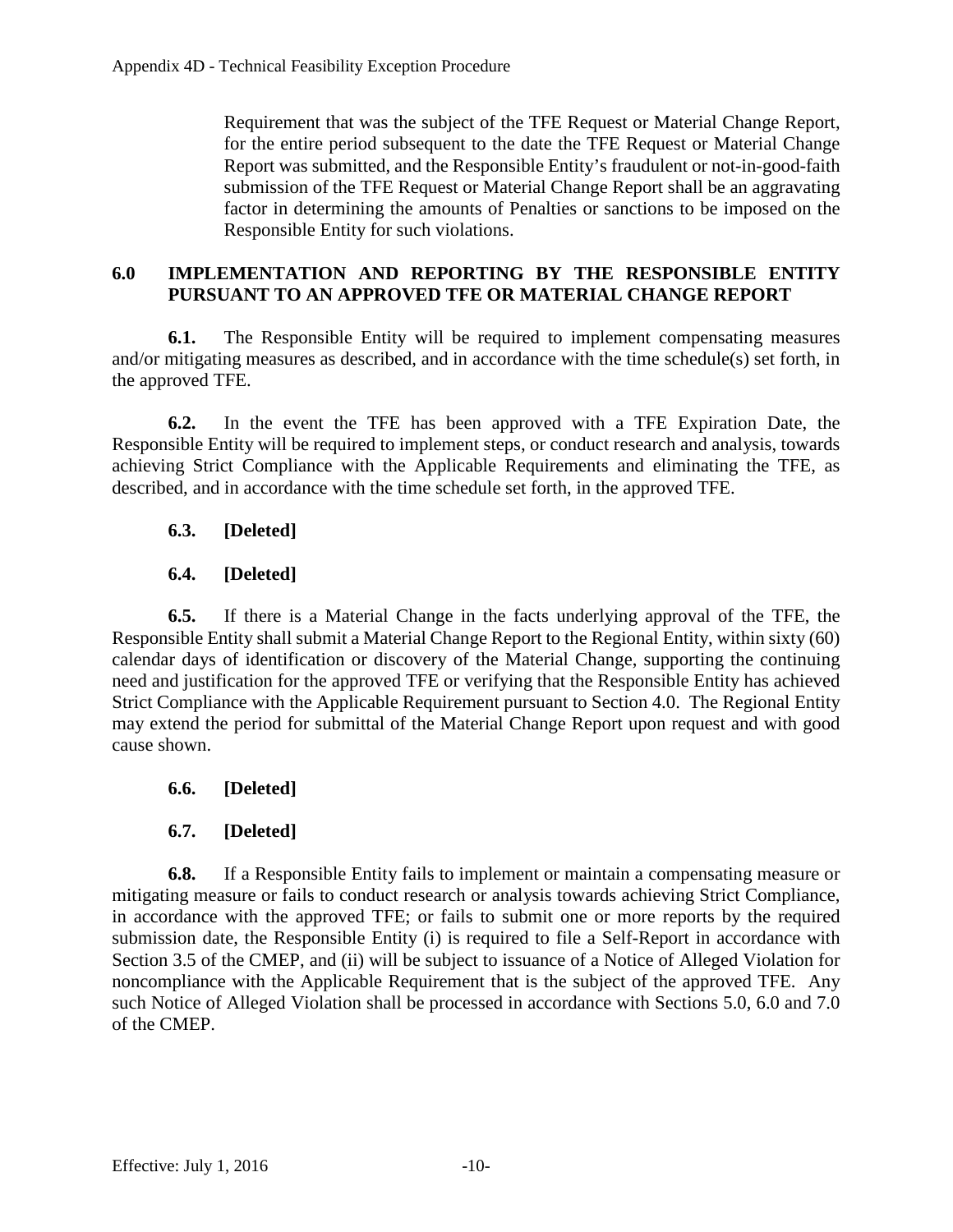### <span id="page-13-0"></span>**7.0 AMENDMENT OF A PENDING TFE REQUEST**

A Responsible Entity may amend a pending TFE Request that is under review by a Regional Entity, for the purpose of providing additional or revised Required Information during the 60-day review period. Submission of an amendment to a pending TFE Request may, in the Regional Entity's discretion, extend the time period for the Regional Entity's review of the TFE Request but does not require the restart of the approval process.

### <span id="page-13-1"></span>**8.0 COMPLIANCE AUDIT REQUIREMENTS RELATING TO APPROVED TFE**

**8.1.** Following approval of a Responsible Entity's TFE Request, subsequent Compliance Audits of the Responsible Entity may include audit of (i) the Responsible Entity's implementation and maintenance of the compensating measures and/or mitigating measures specified in the approved TFE, in accordance with the time schedule set forth in the approved TFE, and (ii) the Responsible Entity's implementation of steps and conduct of research and analyses towards achieving Strict Compliance with the Applicable Requirement, in accordance with the time schedule set forth in the approved TFE.

### <span id="page-13-2"></span>**9.0 TERMINATION OF AN APPROVED TFE**

**9.1.** An approved TFE shall remain in effect unless it terminates on the TFE Expiration Date, is terminated at an earlier date pursuant to this Section 9.0, the Responsible Entity achieves Strict Compliance with the Applicable Requirement or there is a material misrepresentation by the Responsible Entity as to the facts relied upon by the Regional Entity in approving the TFE.

**9.2.** The Responsible Entity may terminate an approved TFE by submitting a notice to the Regional Entity stating that the Responsible Entity is terminating the TFE and providing the TFE Termination Date.

**9.3.** A Regional Entity or NERC may notify a Responsible Entity of the intent to terminate early or revise an approved TFE if there is a basis for such action based on compliance monitoring results (e.g., audit findings). After the Responsible Entity has received notice of that intended action, (including by advancement of the TFE Expiration Date), it will have an opportunity to submit a response to the Regional Entity or NERC. If it is determined that the approved TFE should be terminated or revised, the Regional Entity shall issue a notice of termination to the Responsible Entity stating the TFE Termination Date. The TFE Termination Date shall be no less than sixty-one (61) calendar days and no more than ninety-one (91) calendar days after the date of issuance of the notice of termination, unless the Regional Entity determines there are exceptional circumstances that justify a later TFE Termination Date. If the Regional Entity determines the TFE Termination Date should be more than ninety-one (91) calendar days after the issuance of the notice of termination due to exceptional circumstances, the Regional Entity shall include a detailed statement of the exceptional circumstances in the notice of termination (with a copy of the notice sent to NERC if the notice is issued by the Regional Entity).

**9.4.** The Responsible Entity shall not be subject to imposition of any findings of violations, or imposition of Penalties or sanctions for violations, for failure to be in Strict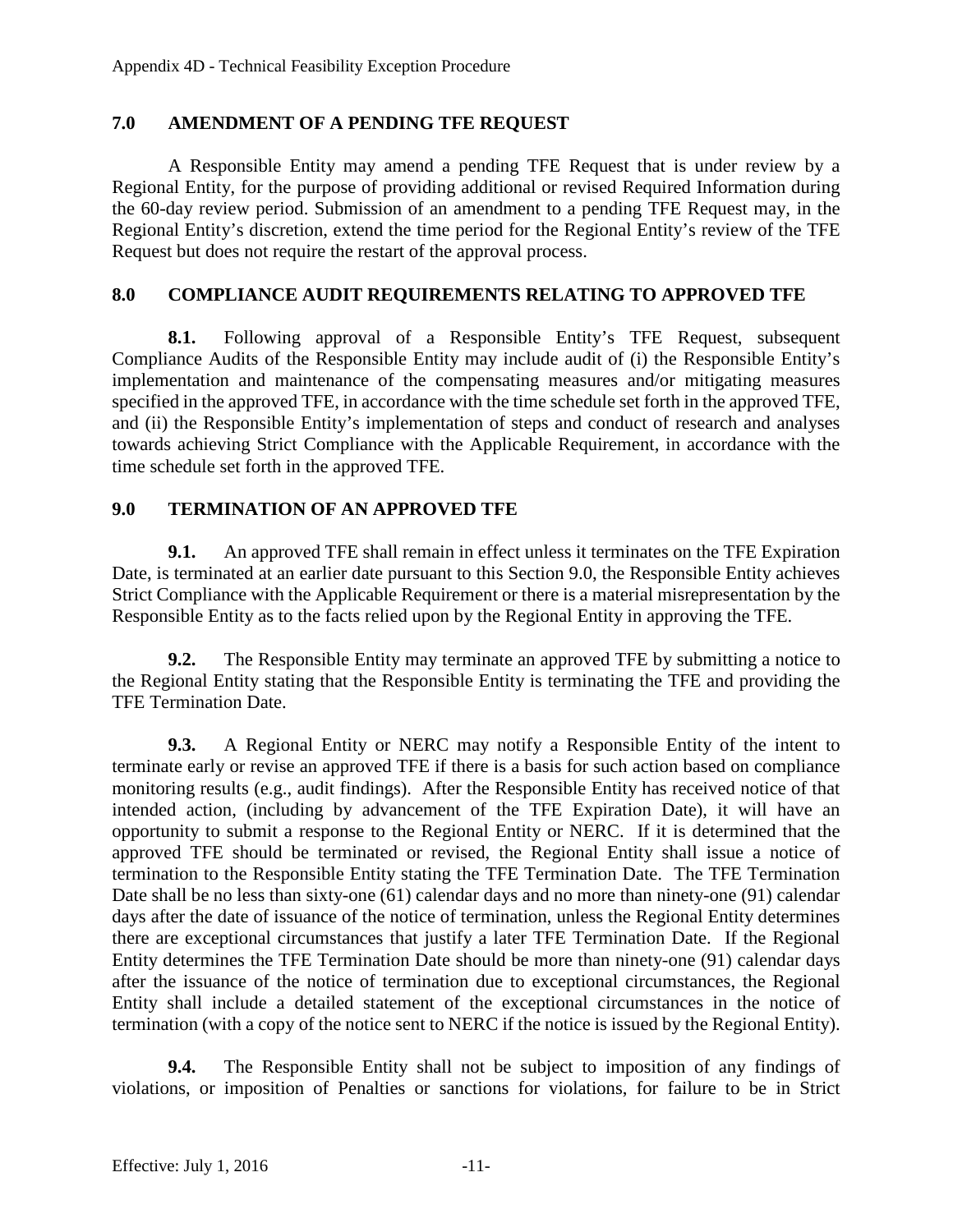Compliance with an Applicable Requirement that is the subject of a TFE until the TFE Termination Date provided in the notice of termination.

### <span id="page-14-0"></span>**10.0 HEARINGS AND APPEALS PROCESS FOR RESPONSIBLE ENTITY**

The Responsible Entity may raise issues relating to the disapproval of its TFE Request or the termination of the approved TFE in the hearing concerning the Notice of Alleged Violation, proposed Penalty or sanction, or Mitigation Plan components.

### <span id="page-14-1"></span>**11.0 CONSISTENCY IN APPROVAL AND DISAPPROVAL OF TFE REQUESTS AND MATERIAL CHANGE REPORTS**

**11.1.** NERC and the Regional Entities will engage in the activities specified in this Section 11.0 for the purpose of assuring consistency in the review, approval and disapproval of TFE Requests and Material Change Reports (i) among the Regional Entities, (ii) among different types of Covered Assets that are subject to the same Applicable Requirement, (iii) with respect to the application of the criteria specified in Section 3.1 for approval of TFE Requests or Material Change Reports, including the comparison of safety risks and costs of Strict Compliance to reliability benefits of Strict Compliance, and (iv) with respect to the types of mitigating measures and compensating measures that are determined to be appropriate to support approval of TFE Requests or Material Change Reports. In appropriate cases, NERC will submit a request for reconsideration to a Regional Entity in accordance with Section 5.2.9.

**11.2.** The activities in which NERC and the Regional Entities will engage for the purposes stated in Section 11.1 will include, but not be limited to, the following activities:

- 1. [Deleted]
- 2. NERC will maintain, as Confidential Information, based on reports submitted by Regional Entities, a catalogue of the types of Covered Assets for which TFE Requests or Material Change Reports from the various Applicable Requirements have been approved and disapproved. The catalogue will be accessible to the Regional Entities for their use in connection with their substantive reviews of TFE Requests or Material Change Reports.
- 3. NERC and the Regional Entities will form a committee comprised of NERC and Regional Entity representatives involved in the review of TFE Requests or Material Change Reports and other Critical Infrastructure program activities, which shall be charged to review approved and disapproved TFE Requests or Material Change Reports for consistency and to issue such guidance to the Regional Entities, as Confidential Information, as the committee deems appropriate to achieve greater consistency in approval and disapproval of TFE Requests or Material Change Reports in the respects listed in Section 11.1. The committee shall include persons with appropriate subject matter expertise for the responsibilities and activities of the committee.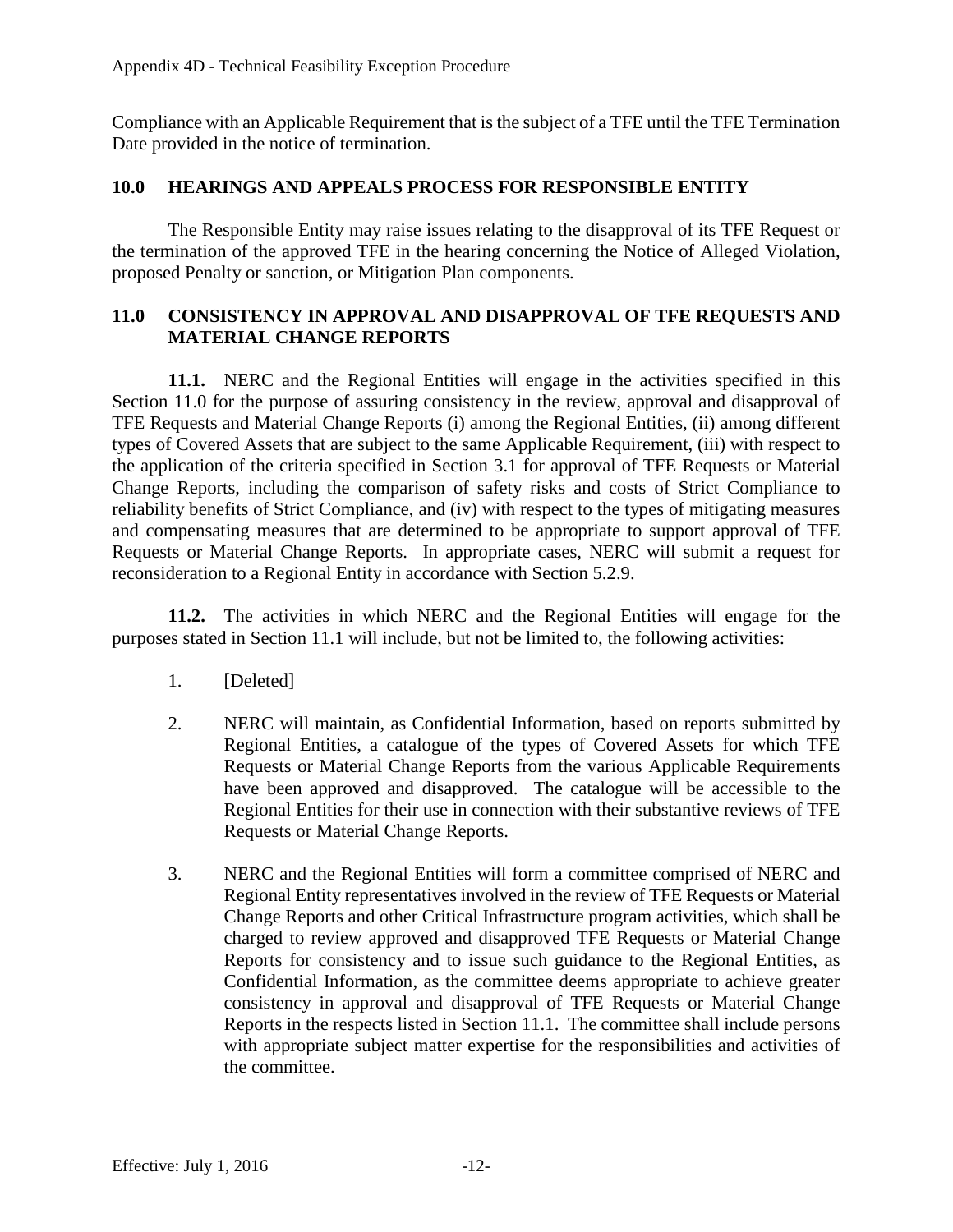4. NERC will submit to the FERC and to other Applicable Governmental Entities an annual informational report containing the following information concerning the manner in which Regional Entities have made determinations to approve or disapprove TFE Requests or Material Change Reports based on the criteria of Section 3.1:

(i) whether any issues were identified during the period covered by the informational report with respect to the consistency of the determinations made based on the criteria in Section 3.1, either within a Regional Entity or among Regional Entities;

(ii) a description of any such identified consistency issues;

(iii) how each consistency issue was resolved;

(iv) the numbers of TFE Requests or Material Change Reports for which reconsideration was requested pursuant to Section 5.2.9 based on purported inconsistencies in determinations applying the criteria in Section 3.1 and the numbers of such requests which resulted in TFE Requests or Material Change Reports being approved or disapproved; and

(v) whether NERC has developed or is in a position to develop a uniform framework for Regional Entities to use to appraise the reliability benefits of Strict Compliance when making determinations based on the criteria in Section 3.1(iv) and (vi).

Annual informational reports shall cover the period from July 1 through June 30 and shall be filed within 90 days following the end of the period covered by the report.

If NERC determines it is necessary to include any Confidential Information, Classified National Security Information, NRC Safeguards Information or Protected FOIA Information in an informational report in order to satisfy the information requirements specified above, such Confidential Information, Classified National Security Information, NRC Safeguards Information or Protected FOIA Information shall be contained in a separate non-public, confidential appendix to the informational report. Prior to submitting to FERC or another Applicable Governmental Authority a non-public, confidential appendix that provides specific Confidential Information, Classified National Security Information, NRC Safeguards Information, or Protected FOIA Information of a particular Responsible Entity and identifies the Responsible Entity or one of its Facilities by name, NERC shall provide at least twenty-one (21) days advance notice to the Responsible Entity. The non-public, confidential appendix shall be submitted to FERC and other Applicable Governmental Authorities in accordance with their procedures for receiving confidential, proprietary and other protected information.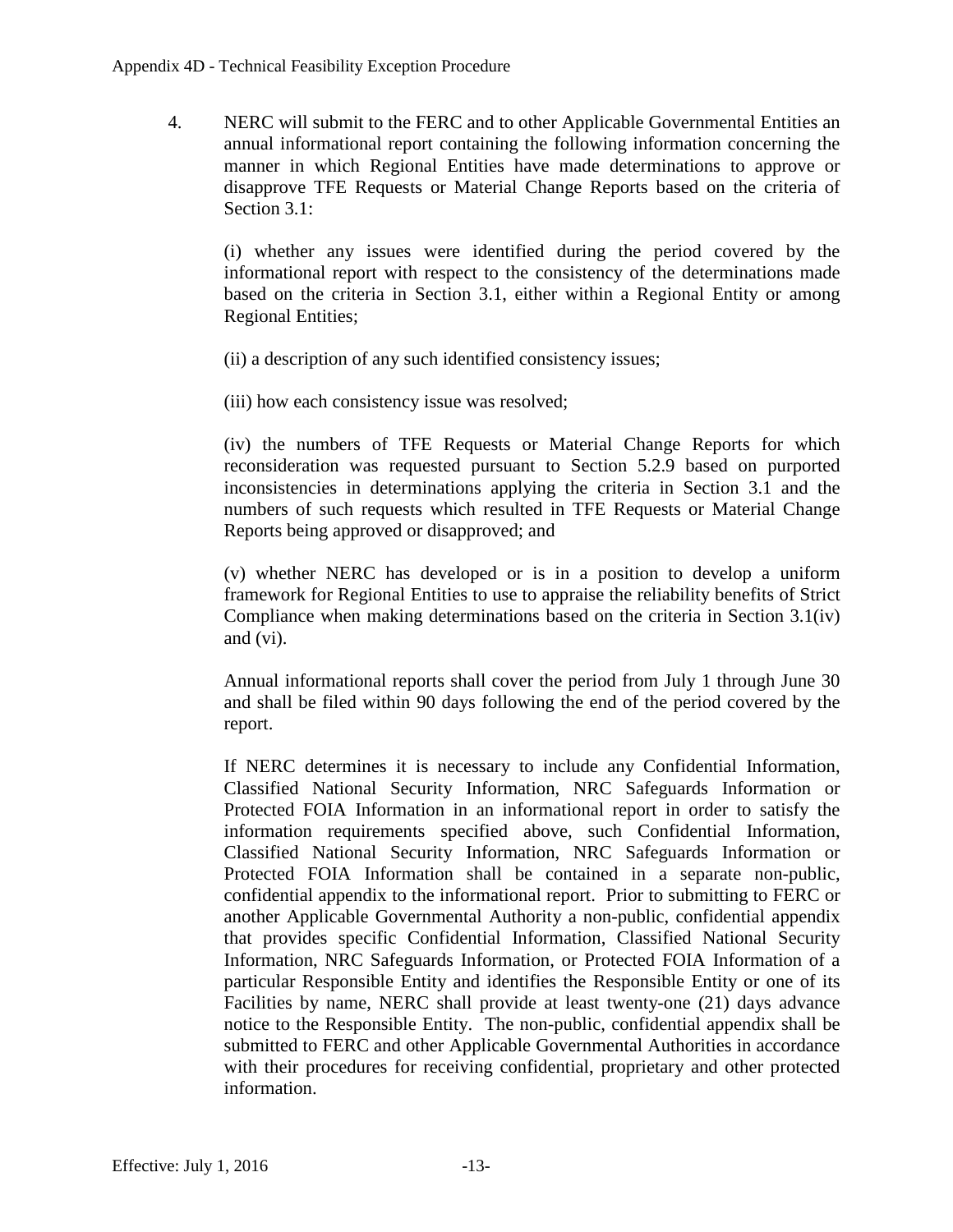### <span id="page-16-0"></span>**12.0 CONFIDENTIALITY OF TFE REQUESTS, MATERIAL CHANGE REPORTS AND RELATED INFORMATION**

Except as expressly stated in this Section 12.0, the submission, review, and approval/disapproval of TFE Requests or Material Change Reports, and the implementation and termination of approved TFEs, shall be maintained as confidential. The following Documents are Confidential Information and shall be treated as such in accordance with Section 1500 of the NERC *Rules of Procedure*:

- (i) All TFE Requests and amendments or Material Change Reports submitted, filed or made available by the Responsible Entity;
- (ii) All notices issued by a Regional Entity or NERC pursuant to this Appendix;
- (iii) All requests for Documents or information made by a Regional Entity or NERC pursuant to this Appendix;
- (iv) All submissions of Documents and information by a Responsible Entity to a Regional Entity or NERC pursuant to this Appendix;
- (v) All post-approval reports submitted by a Responsible Entity pursuant to this Appendix;
- (vi) All correspondence, notes, drawings, drafts, work papers, electronic communications, reports and other Documents generated by a Regional Entity or NERC in connection with a TFE Request or Material Change Report, including (without limiting the scope of this provision) in connection with reviewing a TFE Request or Material Change Report and supporting Documents and information submitted, filed or made available by the Responsible Entity, conducting a physical inspection of the Covered Asset(s) or the related Facility(ies), reviewing and analyzing post-approval reports submitted by a Responsible Entity, or conducting compliance monitoring processes pursuant to the CMEP with respect to a TFE Request or Material Change Report or approved TFE.
- (vii) All guidance issued to Regional Entities pursuant to Section 11.2 by NERC or by the committee described in Section  $11.2(3)$ , and all minutes of meetings of the committee and discussions between or among its members.
- (viii) All submissions by Responsible Entities to NERC pursuant to Section 5.2.8.
- (ix) All requests for reconsideration pursuant to Section 5.2.9.
- (x) Any confidential appendix to an informational report prepared and submitted pursuant to Section 11.2(4) or to an Annual Report prepared and submitted pursuant to Section 13.0.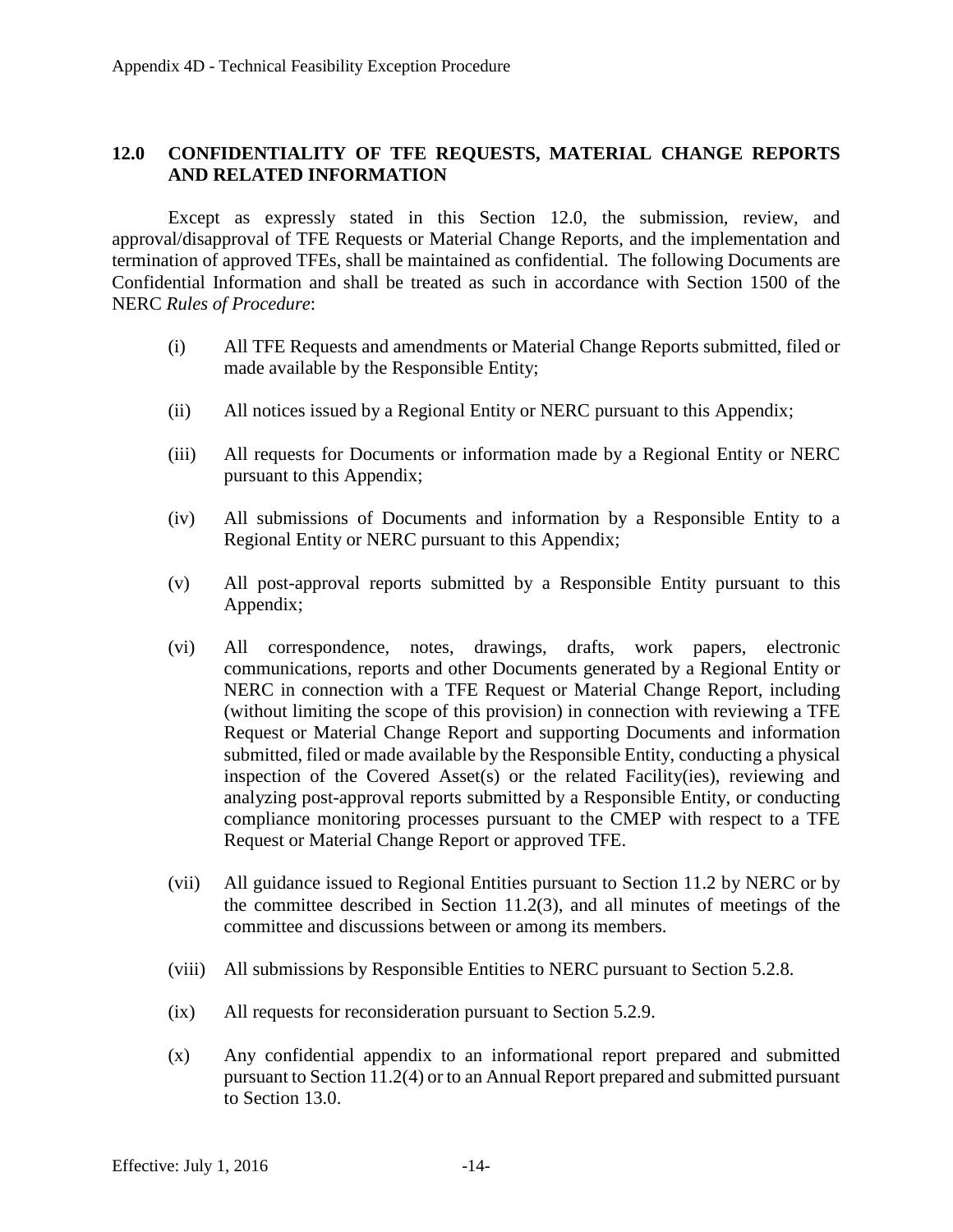### <span id="page-17-0"></span>**13.0 ANNUAL REPORT TO FERC AND OTHER APPLICABLE GOVERNMENTAL AUTHORITIES**

#### **13.1. Contents of Annual Report**

<span id="page-17-1"></span>NERC shall submit an Annual Report to FERC that provides a Wide-Area analysis or analyses, which NERC shall prepare in consultation with the Regional Entities, regarding the use of TFEs and the impact on the reliability of the Bulk Electric System, as required by Paragraphs 220 and 221 of *Order No. 706*, which state:

. . . [W]e direct the ERO to submit an annual report to the Commission that provides a wide-area analysis regarding use of the technical feasibility exception and the effect on Bulk-Power System reliability. The annual report must address, at a minimum, the frequency of the use of such provisions, the circumstances or justifications that prompt their use, the interim mitigation measures used to address vulnerabilities, and efforts to eliminate future reliance on the exception. . . [T]he report should contain aggregated data with sufficient detail for the Commission to understand the frequency with which specific provisions are being invoked as well as high level data regarding mitigation and remediation plans over time and by region . . . .

Copies of the Annual Report shall be filed with other Applicable Governmental Authorities. The Annual Report shall contain, at a minimum, the following information:

(i) The frequency of use of the TFE Request process, disaggregated by Regional Entity and in the aggregate for the United States and for the jurisdictions of other Applicable Governmental Authorities, including (A) the numbers of TFE Requests that have been submitted and approved/disapproved during the preceding year and cumulatively since the effective date of this Appendix, (B) the numbers of unique Covered Assets for which TFEs have been approved, (C) the numbers of approved TFEs that are still in effect as of on or about the date of the Annual Report; (D) the numbers of approved TFEs that reached their TFE Expiration Dates or were terminated during the preceding year; and (E) the numbers of approved TFEs that are scheduled to reach their TFE Expiration Dates during the ensuing year;

(ii) Categorization of the submitted and approved TFE Requests to date by broad categories such as the general nature of the TFE Request, the Applicable Requirements covered by submitted and approved TFE Requests, and the types of Covered Assets that are the subject of submitted and approved TFE Requests;

(iii) Categorization of the circumstances or justifications on which the approved TFEs to date were submitted and approved, by broad categories such as the need to avoid replacing existing equipment with significant remaining useful lives, unavailability of suitable equipment to achieve Strict Compliance in a timely manner, or conflicts with other statutes and regulations applicable to the Responsible Entity;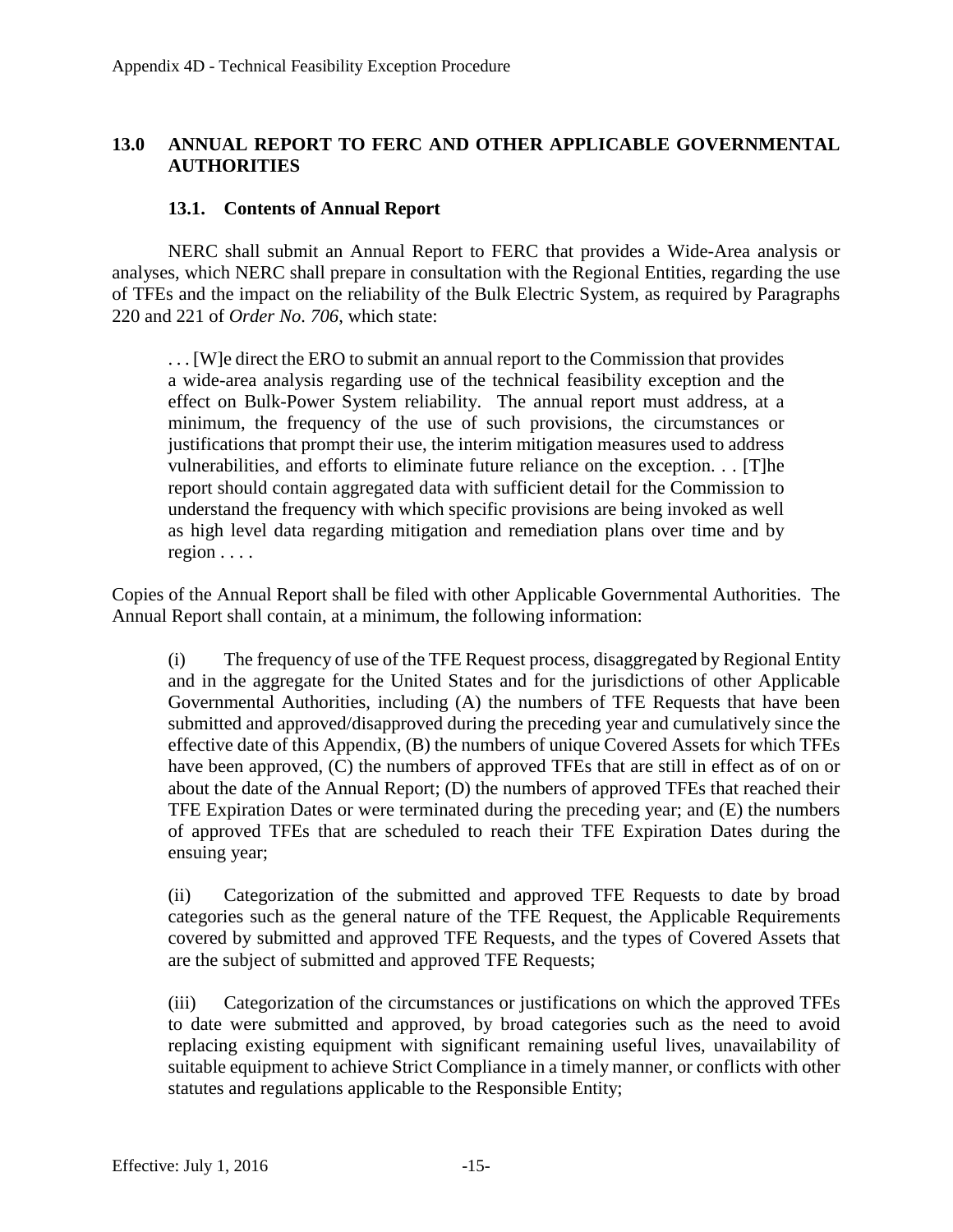(iv) Categorization of the compensating measures and mitigating measures implemented and maintained by Responsible Entities pursuant to approved TFEs, by broad categories of compensating measures and mitigating measures and by types of Covered Assets;

(v) For each TFE Request that was disapproved, and for each TFE that was terminated, but for which, due to exceptional circumstances as determined by the Regional Entity, the TFE Termination Date was later than the latest date specified in Section 5.2.6, or 9.3, as applicable, a statement of the number of days the Responsible Entity was not subject to imposition of findings of violations of the Applicable Requirement or imposition of Penalties or sanctions pursuant to Section 5.3.

(vi) A discussion, on an aggregated basis, of Compliance Audit results and findings concerning the implementation and maintenance of compensating measures and mitigating measures, and the implementation of steps and the conduct of research and analyses to achieve Strict Compliance with the Applicable Requirements, by Responsible Entities in accordance with approved TFEs;

(vii) Assessments, by Regional Entity (and for more discrete areas within a Regional Entity, if appropriate) and in the aggregate for the United States and for the jurisdictions of other Applicable Governmental Authorities, of the Wide-Area impacts on the reliability of the Bulk Electric System of approved TFEs in the aggregate, including the compensating measures and mitigating measures that have been implemented;

(viii) Discussion of efforts to eliminate future reliance on TFEs;

(ix) Data and information regarding Material Change Reports, including the number of Material Change Reports filed annually and information regarding the types of circumstances or events that led to Material Changes, as well as any additional information NERC believes would be useful; and

(x) Additional information about TFEs and their TFE Expiration Dates, including the number of TFEs by expiration year and CIP Standard requirement, the percentage of currently approved TFEs without TFE Expiration Dates, and the number of new TFEs approved without expiration dates annually.

#### <span id="page-18-0"></span>**13.2. [Deleted]**

## <span id="page-18-1"></span>**13.3. [Deleted]**

#### **13.4. Annual Report to be a Public Document; Confidential Appendix**

<span id="page-18-2"></span>It is the intent of this Appendix that the Annual Report be a public document. Therefore, NERC shall prepare the annual report in such a manner that it does not include or disclose any Confidential Information, Classified National Security Information, NRC Safeguards Information